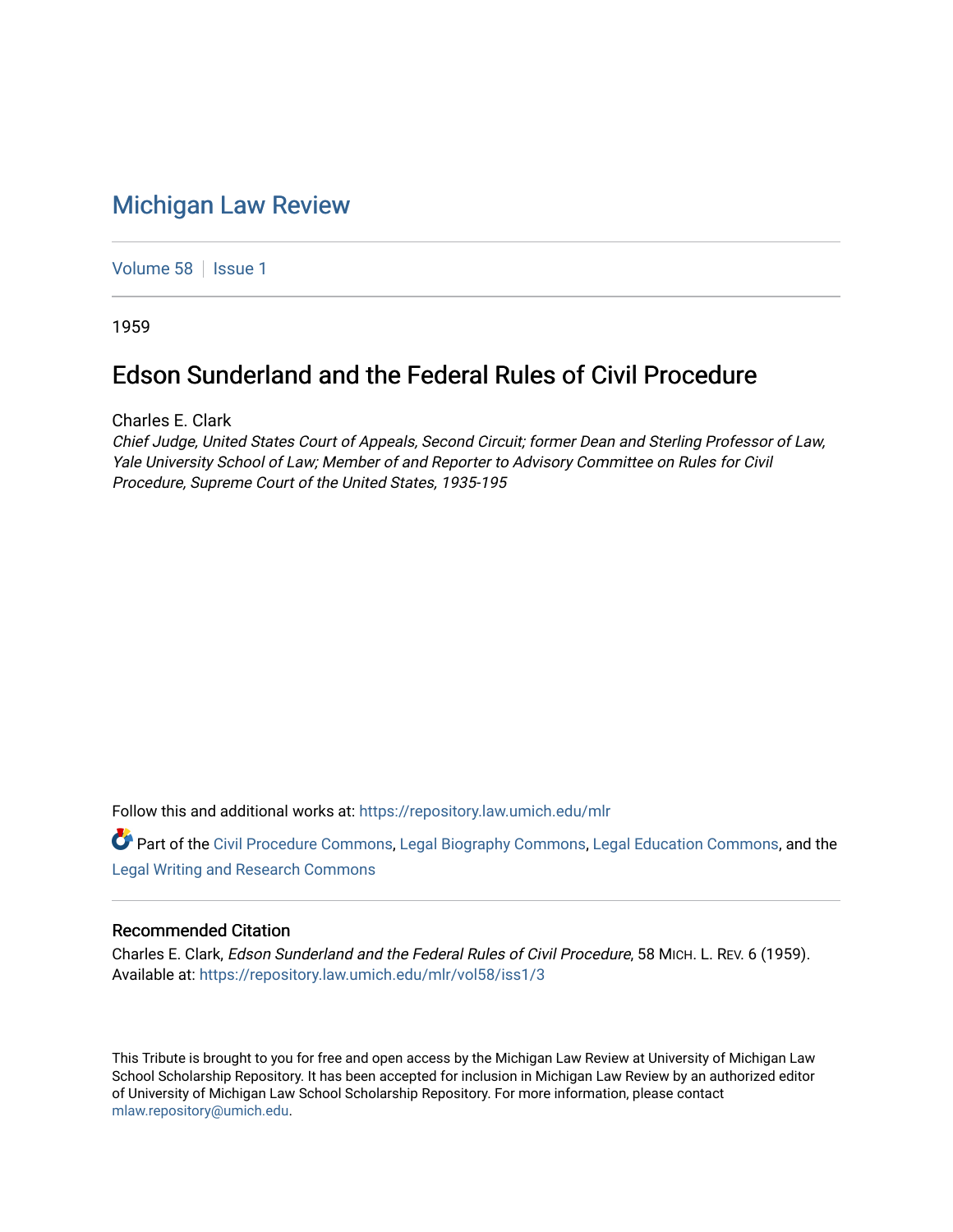### EDSON SUNDERLAND AND THE FEDERAL RULES OF CIVIL PROCEDURE

#### *Charles E. Clark\**

T was my privilege to be associated with Edson Sunderland for<br>many years in a major endeavor for the improvement of law<br>administration namely, the framing of the Eederal Pulse of Civil many years in a major endeavor for the improvement of law administration, namely, the framing of the Federal Rules of Civil Procedure. In this association I came to know what a rare spirit he was, how devoted to the public service he had undertaken, and yet withal how gay and charming a friend and co-worker he always showed himself. In the roster of American workers for better justice he stands preëminent for the length, the original character, and the unique persistence of his labors. But this wholehearted idealism in a particular area still left him occasion for public and community service of a high order, while he remains one of the great American law teachers of all time. For me it is a sacred duty to pay all the tribute of which I am capable to a memory so dear and so cherished.

Our endeavor in fashioning the federal rules - shared of course with the other members of the Supreme Court's Advisory Committee- comprised not only the original drafting of the new procedure, but also its critical study, with the suggestion of clarifying amendments, over a period of two decades. But my association with Professor Sunderland dated from a time even earlier. From my first teaching days in the early '20s I had learned to recognize the outstanding leadership he had shown in his chosen field wherein I had become a worker only more or less by chance when my senior Yale colleagues spurned it. I had also come to know him and to recognize him as a scholar through his lively participation in the meetings of the Association of American Law Schools.1 In 1930 he served as its president,<sup>2</sup> and I recall with some pride that two years later he was chairman of a committee which nominated me

<sup>•</sup>Chief Judge, United States Court of Appeals, Second Circuit; former Dean and Sterling Professor of Law, Yale University School of Law; Member of and Reporter to Advisory Committee on Rules for Civil Procedure, Supreme Court of the United States, 1935-1955.-Ed.

<sup>1</sup> Thus his address, "An Inquiry Concerning the Functions of Procedure in Legal Education," 5 Am. L. SCHOOL REV. 73 (1923), 20 PROC. AssN. AM. L. SCHOOLS 169 (1922), 21 MICH. L. REv. 372 (1923), 29 W. VA. L. Q. 77 (1923), stimulated an unusually lively discussion.

<sup>2</sup>See his presidential address, "The Law Schools and the Legal Profession," Dec. 29. 1930, 7 AM. L. SCHOOL REV. 93 (1931), 28 PROC. ASSN. AM. L. SCHOOLS 29 (1930), 5 TULANE L. REV. 337 (1931).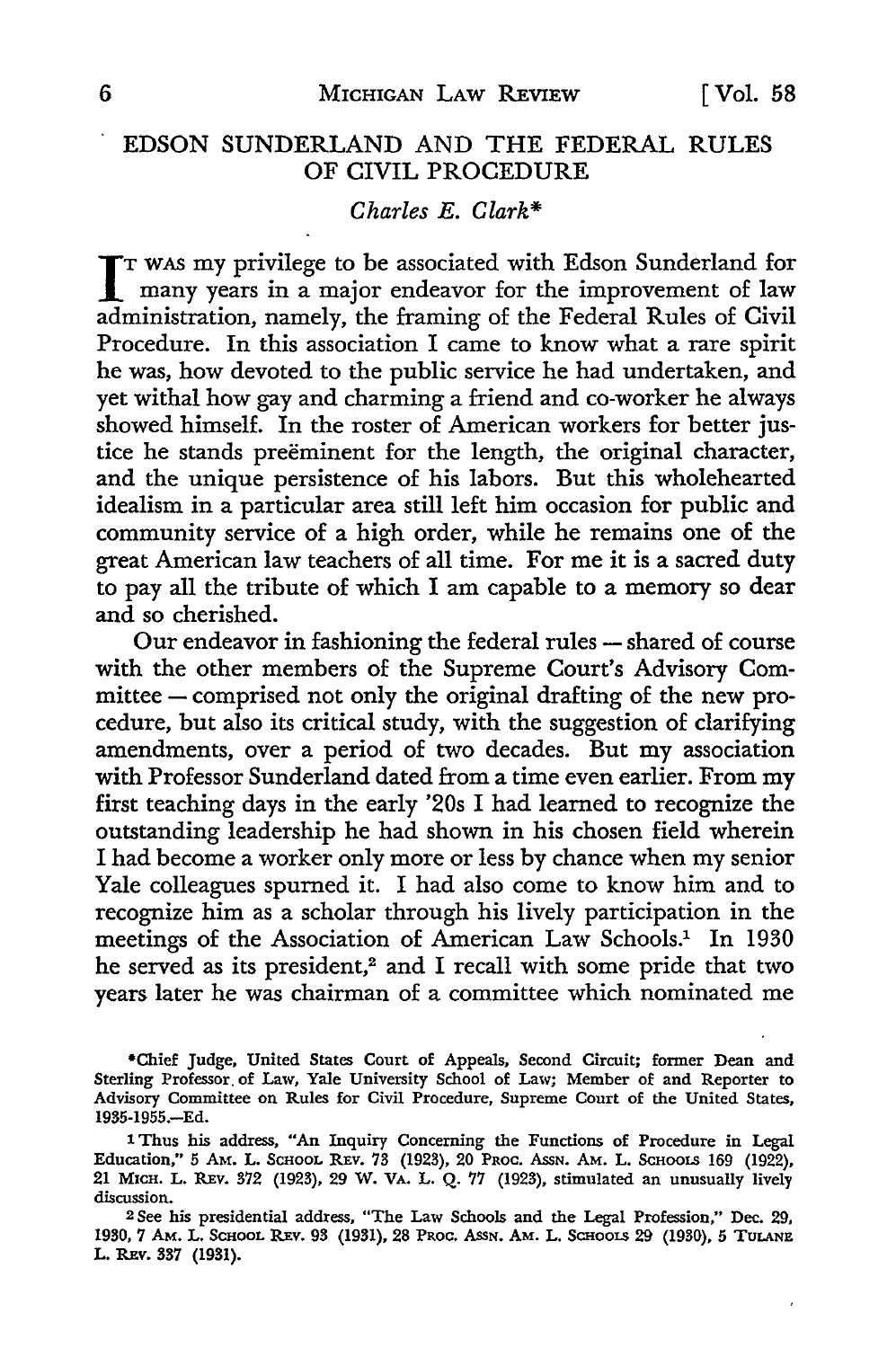to that high office.3 Meanwhile Yale had embarked on a program of fact and research in trial court activities and, to obtain his advice and assistance, we appointed him Research Associate on the Sterling Foundation from 1931 to 1933. We found his wise counsel invaluable, notably in the whipping into publishable form of the study of the business of the federal courts which was published by the American Law Institute and which led to the present statistical reporting system of those courts.4 Later, on several occasions, the Yale law faculty recommended that he be awarded an honorary degree; this appeared to meet with general favor except that when the dust settled the only degree thought worthy of a scholar of his distinction seemed to have just then been pre-empted for a statesman or benefactor, leaving no immediate place for an educator. Would that an honorary law doctorate could more often signalize legal scholarship!

Sunderland's work on the federal rules commenced in the summer of 1935 and continued until illness prevented his final participation in the Advisory Committee's last report in 1955.<sup>5</sup> There is a bit of history explaining why he did not become Reporter, which may perhaps bear recounting now long after the event. After the passage of the Act of 1934 conferring rule-making power for the federal district courts on the Supreme Court of the United States, Attorney General Cummings - to whose political drive and acumen we owe the act's passage  $-$  had proposed to draft only rules of law to supplement the Federal Equity Rules. Being distressed by this failure to provide for the merger of law and equity, I campaigned for a more thorough reform<sup>6</sup> and succeeded in enlisting the active interest of former Attorney General William D. Mitchell, then recently retired from public office to private practice in New York City. He wrote a uniquely historic letter to the Supreme Court urging a full reform  $\tilde{-}$  a letter which I induced

37 AM. L. SCHOOL REV. 761 at 785, 816 (1933), 30 PROC. ASSN. AM. L. SCHOOLS 7, Ill (1932).

4 See A.L.I., A STUDY OF TIIE BUSINESS OF TIIE FEDERAL CoURTS, Part I: Criminal Cases 22 (1934); REPORT OF THE DEAN OF THE YALE SCHOOL OF LAW 1932-1933, 24. For the connection of this study with the present system, see Speck, "Statistics for the United States Courts," 38 A.B.A.J. 936 (1952); Shafroth, "Federal Judicial Statistics," 13 I.Aw & CoN· TEM. PROB. 200 (1948).

<sup>5</sup> This is noted in REPORT OF PROPOSED AMENDMENTS TO THE RULES OF CIVIL PRO-CEDURE FOR THE UNITED STATES DISrRicr COURTS, October 1955, p. 4. His name appears on the PRELIMINARY DRAFT, May 1954, iv.

6 See Clark, "The Challenge of a New Federal Civil Procedure," 20 CORN. L. Q. 443 (1935); Clark, "The Challenge for a New Federal Civil Procedure," 19 J. AM. Jun. Soc. 8 (1935); Clark and Moore, "A New Federal Civil Procedure-I. The Background," 44 YALE L. J. 387 (1935), and the historical references given in notes 7-9 infra.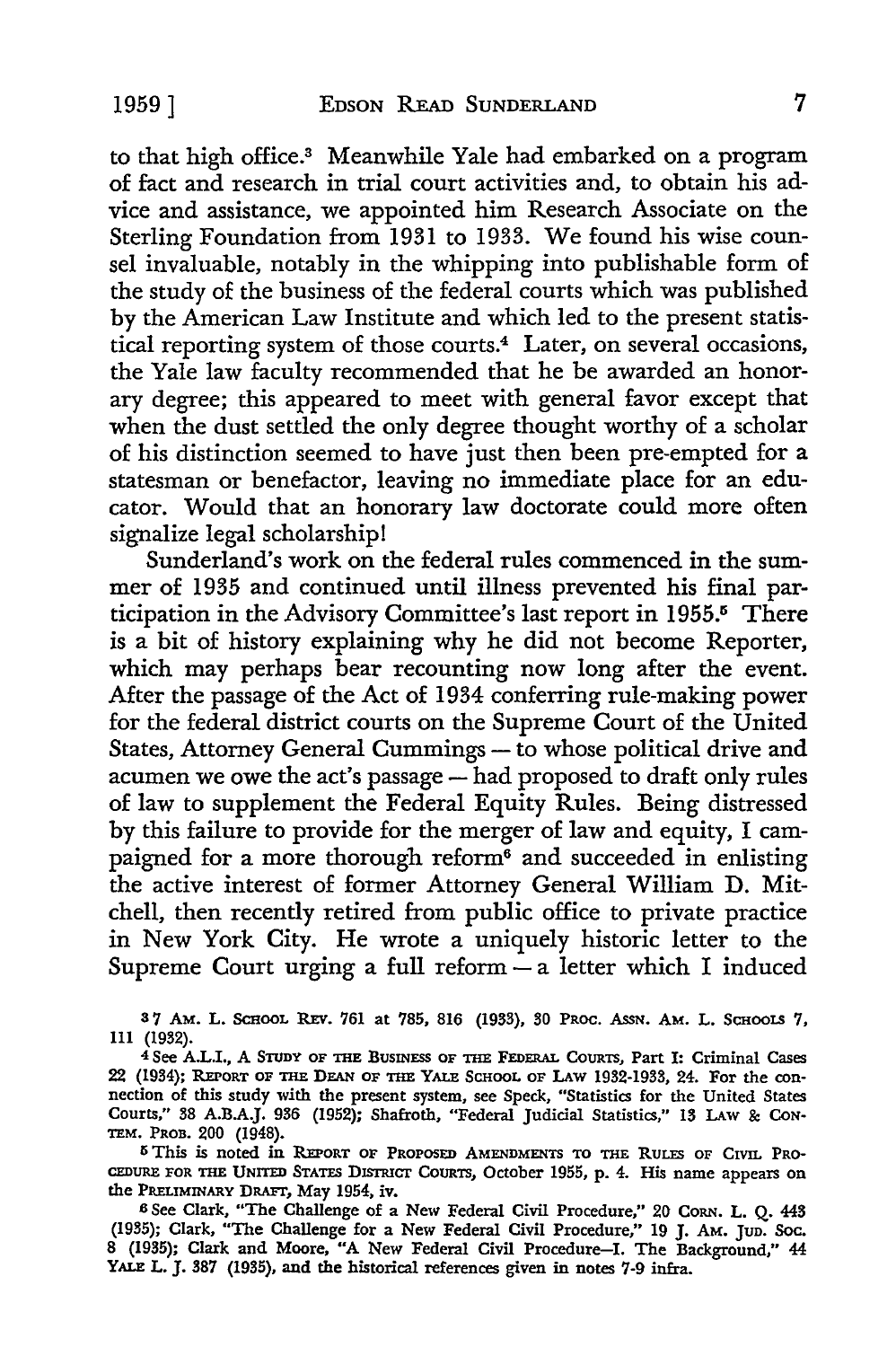him to publish many years later because of its historic value,<sup>7</sup> for this without question was the persuasive force leading Chief Justice Hughes and his associates to accept the full burden of responsibility for the complete reform and to choose Mr. Mitchell to head the drafting committee.

Immediately after the Chief Justice had announced these plans for action by the Court at the opening of the annual meeting of the American Law Institute on May 9, 1935,8 Mr. Mitchell came to me saying that he had agreed to act as Chairman of the Advisory Committee which the Court proposed to appoint and desired suggestions as to law professors suitable for service upon it. He and I immediately agreed on the law professors eventually selected, viz., Cherry, Dobie, Morgan, and Sunderland; and we also decided to recommend inclusion of President Wickersham of the American Law Institute and President Loftin of the American Bar Association, as well as Colonel Tolman, Editor of the *American Bar Association Journal,* then a Special Assistant to the Attorney General and chairman of an interim drafting committee set up by the Attorney General.<sup>9</sup> It was also understood that I should serve as Reporter. The remaining members of the committee were, I believe, all chosen on Mr. Mitchell's recommendation.

A few days later Mr. Mitchell came back to say that because of my obligations as dean of the Yale University Law School it was thought that I would not have time for the drafting work and hence it had been suggested that Professor Sunderland, a scholar of distinction in the field, should be invited to undertake the task. Since he did not know Mr. Sunderland, he asked for some report on the latter's work. Necessarily I had to express warm approval of Sunderland's capabilities for the position, even though I had been prepared to give such time to the task as it might require. I happened to know that Sunderland was to address the Fourth Circuit Conference on this subject early in June, and so I did suggest to Mr. Mitchell that he write and secure a copy of the address. Now it happens that the enabling act, for all its noble sponsorship,

9 For this background, see Clark, "Two Decades of the Federal Rules," 58 CoL. L. REv. 435 at 488-489 (1958).

<sup>7</sup> Mitchell, "The Federal Rules of Civil Procedure," in DAVID DUDLEY FIELD CENTENARY EssAYs 73 (1949), with his letter of Feb. 9, 1935, addressed to the Chief Justice, id. at 76-78.

<sup>8</sup> Address of Chief Justice Hughes, 21 A.B.A.J. 340 (1935), 55 S. Ct. XX.XV, 12 PROC. AL.I. 54 (1935). See "Dramatic Pronouncement by Chief Justice Hughes,'' 19 J. AM. Jun. Soc. 3 (1935); "Chief Justice Hughes on Rule-Making," id. at 6; Clark, "Two Decades of the Federal Civil Rules," 58 CoL. L. R.Ev. 435 at 439-440 (1958).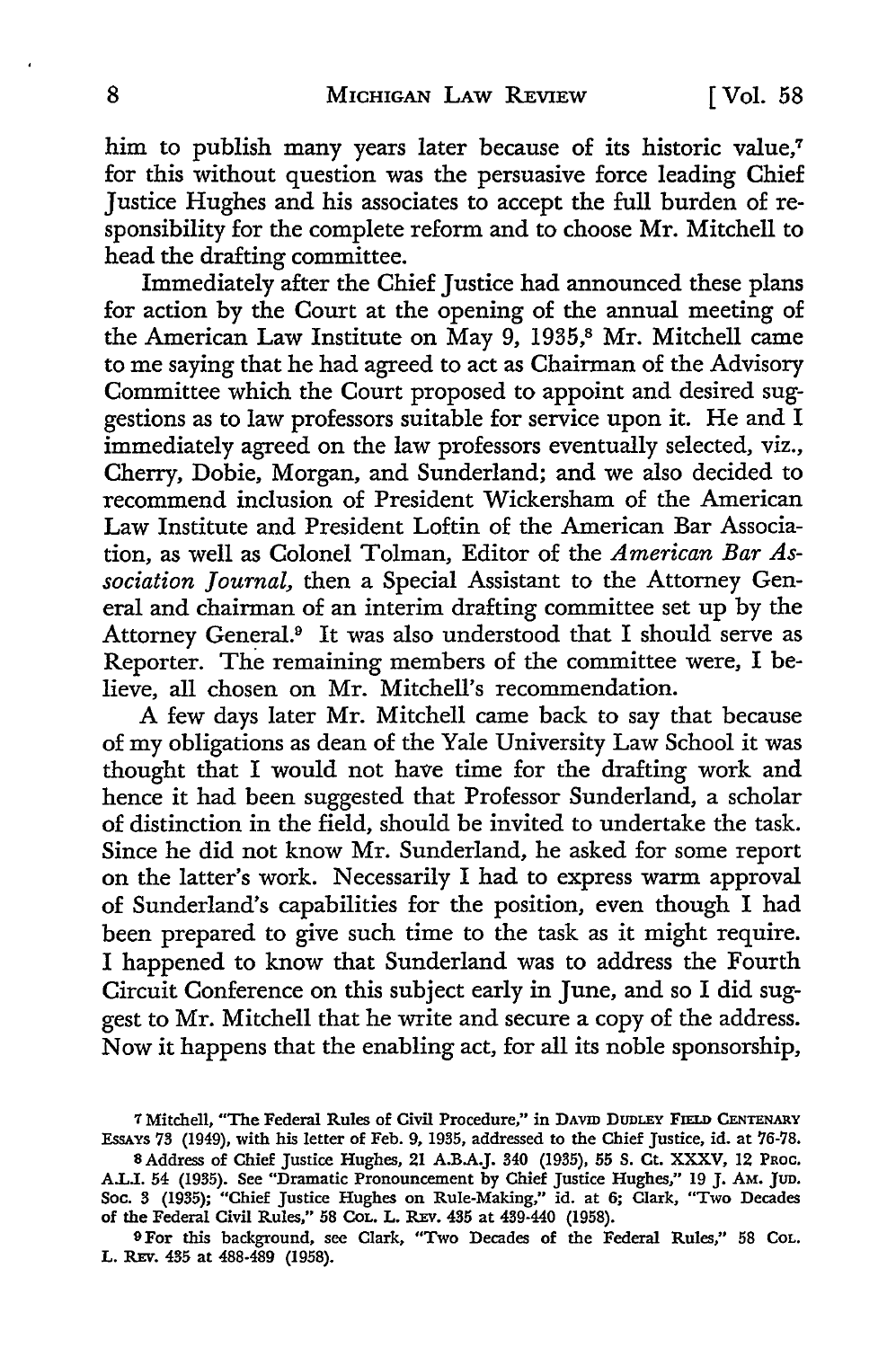was poorly drawn, with the added section for the union of law and equity having provisions conflicting with the earlier section for uniform rules at law; and Professor Sunderland, as a good lawyer, carefully pointed out these difficulties in his scholarly  $\frac{1}{2}$  address given on June 6, 1935.<sup>10</sup> But Mr. Mitchell by that time had developed both the enthusiasm and the drive of a crusader $$ a spirit which paid rich dividends in his unique leadership in carrying the project to eventual speedy and successful execution. He was profoundly disturbed by the various problems thus uncovered and so was disposed to question Sunderland's potential usefulness for the work, even as a committee member. Hence then I had to exercise such powers of persuasion as I possessed to convince this dynamic leader that Sunderland would be most useful generally and indeed was quite indispensable in the drafting of the unique discovery provisions we had in contemplation. And so he was selected for the committee and willingly accepted without (I believe) any knowledge of the contretemps which had almost prevented his choice.

I have often thought of this variance in approach which so unexpectedly developed between two truly great men, each so correct from the point of view chosen. Of course all these difficulties to the development of a single uniform set of rules did exist, and it could not then be told whether the Supreme Court would approve - as it did eventually  $-$  of the committee's direct course in refusing to impair the procedure because of the act's omissions. Here, too, Mr. Mitchell never wavered, and his steady conviction carried us through the drafting and on to ultimate approval by the Court.11 As for Sunderland, he was content with uncovering the problems and willingly went along with all the committee's plans for their solution. Mitchell and Sunderland became warm friends and co-

10 Sunderland, "Character and Extent of the Rule-Making Power Granted U.S. Supreme Court and Methods of Effective Exercise," 21 A.B.A.J. 404 (1935). The problems raised by the original Act of June 19, 1934, c. 651, the former 28 U.S.C. §§723b, 723c, are discussed in CLARK, CODE PLEADING, 2d ed., 41-45 (1947). These were settled on the revision of the act in 1948, 28 U.S.C. § 2072.

11 Sibbach v. Wilson *8c* Co., 312 U.S. I (1941) (where Mr. Mitchell filed a brief amicus curiae upholding the validity of the rules); Mississippi Pub. Corp. v. Murphree, 326 U.S. 438 (1946); Hickman v. Taylor, 329 U.S. 495 (1947); and as to amended rules, Sears, Roebuck & Co. v. Mackey, 351 U.S. 427 (1956); Cold Metal Process Co. v. United Engineering &: Foundry Co., 351 U.S. 445 (1956). See Lopinsky v. Hertz Drive-Ur-Self Systems, (2d Cir. 1951) 194 F. (2d) 422 at 424-426; Foreword to PRELIMINARY DRAFr OF RULES OF CIVIL PROCEDURE, May 1936, viii, xi; Clark, "Two Decades of the Federal Civil Rules,'' 58 CoL. L. REv. 435 at 441-442 (1958).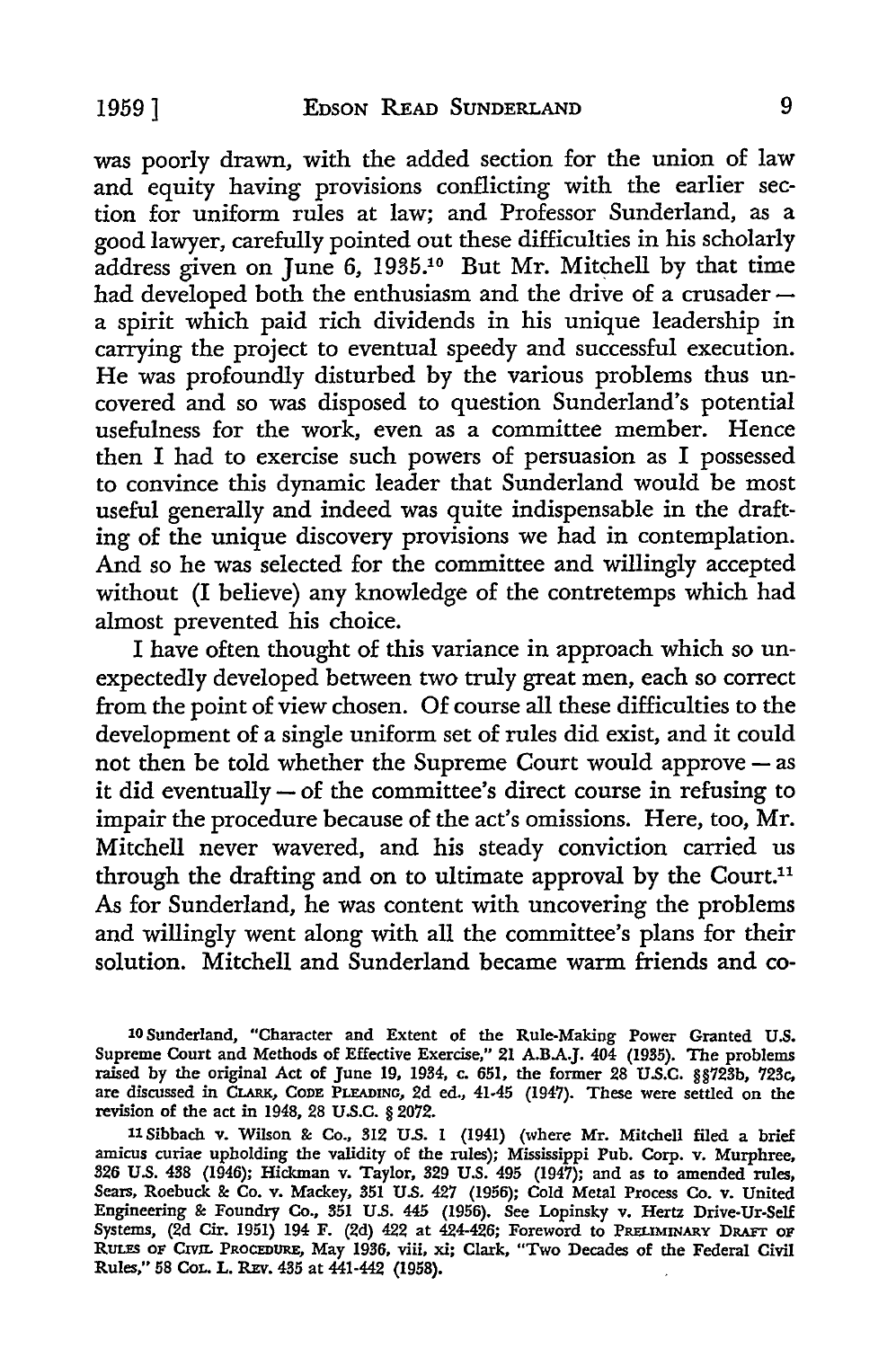workers. and Mitchell had no warmer support for his truly magnificent leadership throughout the years than Sunderland gave.

Thus with the Chairman's approval I was able to commission Edson to prepare the draft of that part of the rules known originally **as "v. DEPOSITIONS, DISCOVERY AND SUMMARY JUDGMENTs.''12 These**  in the Preliminary Draft of May 1936 covered rules 31 through 44, of which rules 31 through 41 covered the subject of depositions and discovery, in form and content surprisingly similar to the eventually adopted rules 26-35.<sup>13</sup> Rules  $42$  and  $43$  were later combined to be rule 56 on Summary Judgment.<sup>14</sup> And rule 44, "Defining the Issues When Case Not Fully Adjudicated on Motion for Judgment," became the famous rule 16, "Pre-trial Procedure; Formulating Issues."15 My recollection is that Mr. Mitchell himself had a major hand in the final rewording of rule 16. But its original conception, as well as the several rules for discovery and summary judgment, was and now remains a tribute to Edson's genius.

The reason we so much desired Sunderland's help in this particular field was that it seemed an obvious place where a truly striking advance over existing procedures was indicated, and he by his writings and study had made himself the acknowledged master of this subject.16 The resolutions of the Michigan faculty, appearing elsewhere in this issue, are particularly prescient in pointing out that beginning in 1915 Sunderland wrote constantly for 35 years pointing to paths of reform. "By following the paths so pointed out, one is able to trace the development of most, if not all, of the new features of our present civil procedure."17 No more apt illustration could be found than in our present topic, which is an outstanding, perhaps the outstanding, as well as most discussed, feature of the federal rules. It thus appears in the sixteen jurisdictions which

12 PRELIMINARY DRAFI', May 1936, 54-79. See REPORT, April 1937, vii: "Edson R. Sunderland supervised the draft on depositions, discovery, and summary judgments."

lSAs in REPORT, April 1937, FINAL REPORT, November 1937, and in the rules as adopted and extensively reprinted.

14 Ibid.

115Ibid.

16 See, for example, Sunderland, "Scope and Method of Discovery Before Trial," 42 YALE L. J. 863 (1933); Sunderland, Foreword to RAGLAND, DISCOVERY BEFORE TRIAL iii-iv (1932); Sunderland, "Discovery Before Trial," BULL. NEW HAVEN COUNTY B. AssN., No. 11, 32 (1933); and see Clark, Book Review, 42 YALE L. J. 988 (1933). See also discussions by Sunderland in Proc. CLEVELAND INSTITUTE ON FED. RULES 277 (1938); PROC. N. Y. SYMPO-SIUM ON FED. RULES 249·270 (1938); INSTITUTE ON FEDERAL RULES OF CIVIL PROCEDURE, 54 W. VA. B. A. REP. 152 (1938), 45 W. VA. L. Q. 1 (1938); and "Discovery Before Trial Under the New Federal Rules," 15 TENN. L. *R.Ev.* 737 (1939).

17P. 2 supra.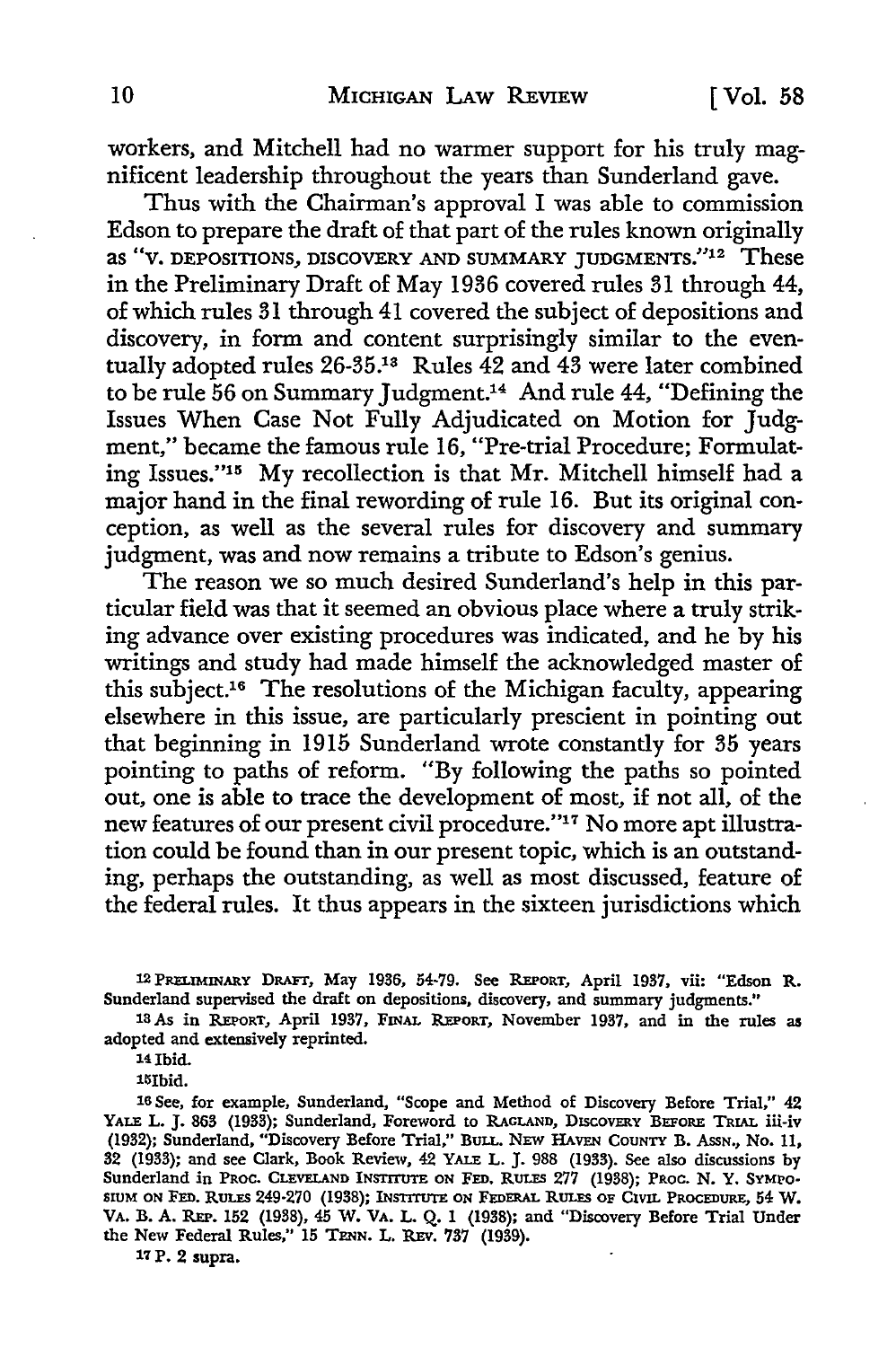have adopted the federal rules, as well as in several additional states which have featured this reform separately, such as Alabama, Arkansas, California, Louisiana, and, in part, Connecticut, Illinois, and NewYork.18 It is truly a proud record.

The system thus envisaged by Sunderland had no counterpart at the time he proposed it. It goes very much beyond English procedure, which does not provide for general depositions of parties or witnesses.19 And only sporadically was there to be found here and there a suggestion for some part of the proposed system, but nowhere the fusion of the whole to make a complete system such as we ultimately presented. The outstanding accomplishments of the federal rules in this area may be listed as follows: As to discovery, the provisions for discovery not only of evidence admissible at trial, but also of testimony reasonably calculated to lead to the dis $covery$  of admissible evidence  $-$  thus doing away with "surprise" as a tactical advantage in litigation as a game and laying the bugaboo of "fishing expeditions" so-called to produce evidence; the complete freedom of examination for the former purpose, together with its fairly wide use at trial, subject to the desirability of oral testimony wherever procurable; and the detailed statement in separate rules of the various types of discovery, such as by interrogatories and production of documents, as well as by examination of parties. The latter has proved especially valuable, not the least in its demonstration to the profession of the wide uses of discovery.20 And as to summary judgments, there is first and outstandingly the availability of the procedure in all civil actions, not merely in actions savoring of debt as originally viewed.<sup>21</sup> Then, too, there is the clear, detailed practice set forth permitting the use not merely of affidavits, but of the pleadings, depositions, and admissions on file, as well as the filing of what is in substance a pre-

18 Wright, "Procedural Reform in the States," 24 F.R.D. 85 (1959), and see Clark, "Two Decades of the Federal Civil Rules," 58 CoL. L. REV. 435 (1958).

20 Thus note particularly rules 30, 31, 33-36, Fed. Rules Civ. Proc. The literature on federal discovery is already too vast to cite. Helpful reports on the practical working of the system may be found in Speck, "The Use of Discovery in United States District Courts," 60 YALE L. J. 1132 (1951); Wright, Wegner and Richardson, "The Practicing Attorney's View of the Utility of Discovery," 12 F.R.D. 97 at 103-104 (1952); and Symposium, "The Practical Operation of Federal Discovery," 12 F.R.D. 131 (1952).

21 Compare Clark and Samenow, "The Summary Judgment," 38 YALE L J. 423 (1929); Clark, "The Summary Judgment," 36 **MINN.** L. REv. 567 (1952).

<sup>19</sup> The more limited English practice, including the "summons for direction," had been brought to the committee's attention. See particularly RAGLAND, DISCOVERY BEFORE TRIAL 227-240 (1932). Compare Clark, "The Evershed Report and English Procedural Reform," 29 N.Y. UNIV. L. REV. 1046 at 1051-1055 (1954).